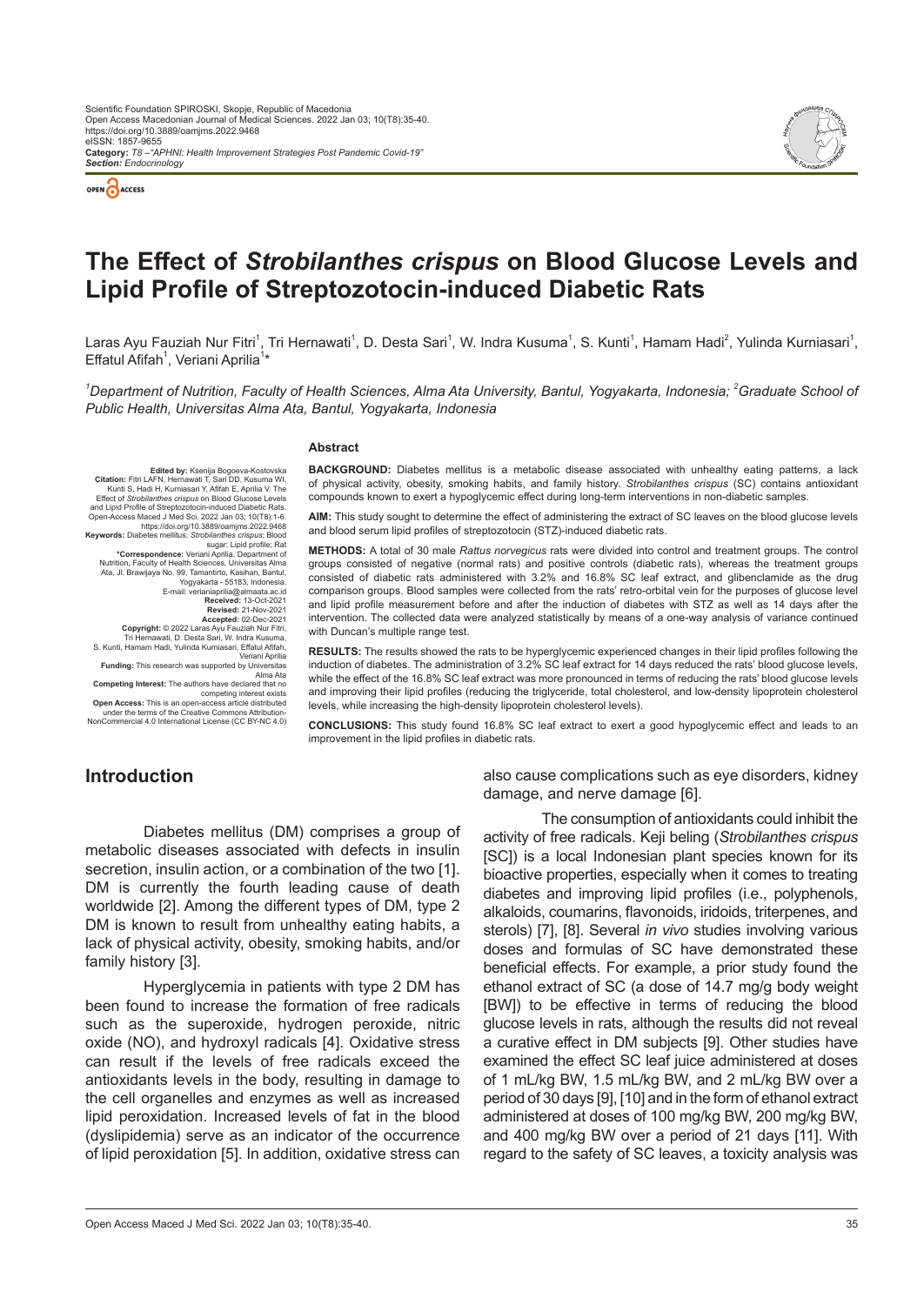only performed for 14 days of administration, although it revealed no instances of death and no adverse effects on the liver and liver function [9], [12]. Longer toxicity analyses have not previously been performed, while only one long-term study of the glycemic effect of SC was identified in the literature [12]. Thus, it is important to determine the glycemic effect of SC leaves over shorter periods (i.e., a maximum of 14 days).

The present study sought to determine the effect of SC leaf extract on the blood glucose levels and blood serum lipid profiles of streptozotocin (STZ) induced diabetic rats after 14 days of treatment.

# **Methods**

# *Plant material and sample preparation*

The SC leaves used in this study were obtained from Beringharjo Market, Yogyakarta, Indonesia. The leaf extract was made by macerating 3.2 g or 16.8 g of dried leaves in 100 mL of water for 24 h. The liquid part was then separated from the residue by means of decantation.

# *Experimental animals*

The protocol for this study was approved by the Health Research Ethics Committee of Universitas Alma Ata (Ref No: KE/AA/V/600/EC/2018). Male *Rattus norvegicus* rats weighing 185–224 g were used in this study. The rats were housed individually in an ambient condition with a 12 h light-dark cycle. The rats were fed AIN-93 diets [13] and given free access to drinking water. The rats' food intake and BW were recorded during the study.

### *Induction of diabetes and treatment*

Thirty rats were divided into five groups, namely, the normal/non-diabetic control group (negative control [NC] group), STZ-induced diabetic control group (positive control [PC] group), STZ-induced diabetic treated with 5 mg/kg BW glibenclamide group (GB group), STZ-induced diabetic treated with 3.2% SC leaf extract group (SC1 group), and STZ-induced diabetic treated with 16.8% SC leaf extract group (SC2 group). The PC and diabetic-treated groups were intraperitoneally injected with 110 mg/kg BW nicotinamide dissolved in 0.9% NaCl buffer saline before the injection of a single dose of 45 mg/kg BW STZ dissolved in citrate buffer to induce diabetes [14]. The rats' diabetes status was determined on the  $3<sup>rd</sup>$  day following the STZ injection. All samples were administered orally as a single dose each day throughout the 14-day treatment period.

### *Blood sampling and biochemical analysis*

Blood samples were collected from the rats' retro-orbital vein by means of the microcapillary technique and then centrifuged at 400 rpm for 15 min to obtain the plasma. The rats' blood glucose levels and lipid profiles were measured three times, namely, before and 3 days after the induction of diabetes as well as at the end of the intervention period. Rats with blood glucose levels up to 200 mg/dL were included in the diabetic groups. The utilized enzymatic assessment methods were glucose oxidaseperoxidase aminoantipyrine for the glucose levels, glycerol phosphate oxidase-phenyl aminopyrazolone for the triglyceride levels, and cholesterol oxidaseperoxidase aminoantipyrine for the cholesterol levels (total cholesterol, high-density lipoprotein [HDL], and low-density lipoprotein [LDL]).

# *Statistical analysis*

Data were performed as mean ± standard deviation (SD) and analyzed by one-way analysis of variance continued with Duncan's multiple range test at p < 0.05. The analysis used Statistical Package for the Social Sciences (SPSS) software (version 16.0 SPSS Inc., Chicago, USA).

# **Results**

# *Feed intake and BW of rat*

Feed intake of rats during 14 days of treatment tended to be stable and began to increase at the end period of the study (Figure 1). All treatment groups showed an increase in BW, except PC (Figure 2). This indicated that the treatment of GB, SC1, and SC2 was able to reduce the effect of weight loss experienced by diabetic rats (PC).



*Figure 1: Feed intake of rats during 14 days of intervention. Control groups (non-diabetic rat/negative control and streptozotocin [STZ] induced diabetic rat/positive control), treatment groups (STZ-induced diabetic rats treated with 5 mg/kg body weight of glibenclamide/ glibenclamide group, 3.2% Strobilanthes crispus (SC) leaf extract/ SC1, and 16.8% SC2)*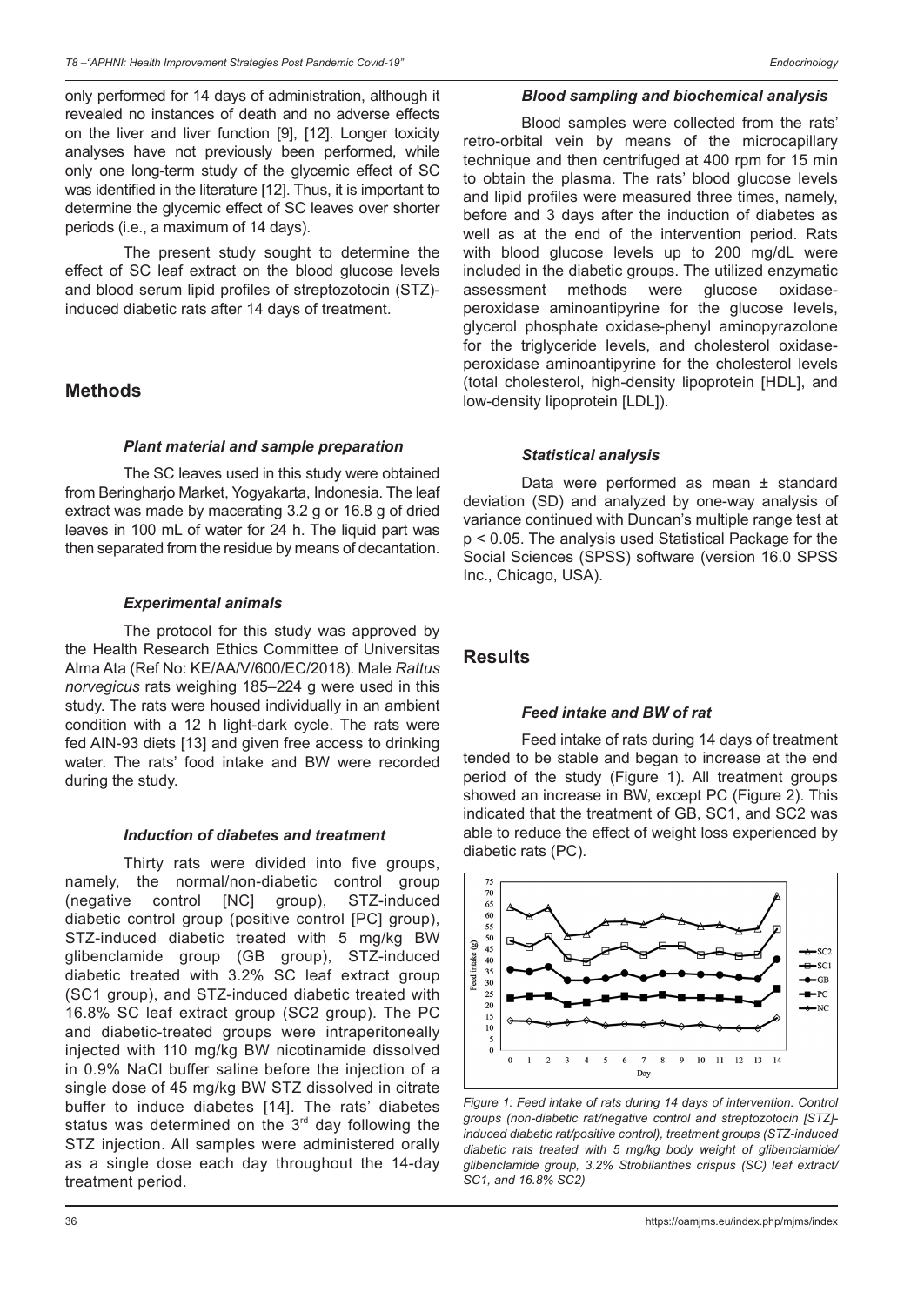

*Figure 2: Bodyweight (BW) of rats during 14 days of intervention. Control groups (non-diabetic rat/negative control and streptozotocin [STZ]-induced diabetic rat/positive control), treatment groups (STZinduced diabetic rats treated with 5 mg/kg BW of glibenclamide/ glibenclamide group, 3.2% Strobilanthes crispus (SC) leaf extract/ SC1, and 16.8% SC2)*

### *Effect of SC on blood glucose levels*

It can be seen from Table 1 that the initial blood glucose level of rats was normal, at 68.4–69.9 mg/dL (p > 0.05). Except for NC, almost all treatment groups were given STZ to significantly increase blood glucose levels (p < 0.05). After 14 days of treatment, the blood glucose levels of GB, SC1, and SC2 groups were significantly lower than that of day  $0$  ( $p < 0.05$ ). At the same time, in the PC group, blood glucose levels increased. It was proved that SC has the same effect as the commercially available drug group, and the effective lowering level of blood glucose levels was 3.2% for 14 days of treatment.

**Table 1: Effect of various treatments on blood glucose levels of rats**

| Groups          | Blood glucose levels (mg/dL) |                         |                                                                                                 | ΔΚ                |
|-----------------|------------------------------|-------------------------|-------------------------------------------------------------------------------------------------|-------------------|
|                 | Before STZ                   | After STZ               | After intervention                                                                              |                   |
|                 | induction                    | induction (0 day)       | $(14 \text{ days})$                                                                             |                   |
| <b>NC</b>       | $68.5 \pm 2.9^{\circ}$       | $69.8 \pm 2.3^{\circ}$  | $71.3 \pm 2.1*$                                                                                 | $+1.50^{b}$       |
| <b>PC</b>       | $68.7 \pm 3.0^a$             | $260.0 \pm 5.0^{\circ}$ | $260.9 \pm 5.0*$                                                                                | $+0.83^{b}$       |
| GB              | $69.9 \pm 2.6^{\circ}$       | $254.7 \pm 5.7^{\circ}$ | $97.0 \pm 1.3*$                                                                                 | $-157.66^{\circ}$ |
| SC <sub>1</sub> | $68.4 \pm 2.1^a$             | $256.5 \pm 5.9^{\circ}$ | $133.6 \pm 3.5^*$                                                                               | $-122.93^{\circ}$ |
| SC <sub>2</sub> | $69.8 \pm 2.6^{\circ}$       | $257.6 \pm 3.6^b$       | $109.0 \pm 1.4*$                                                                                | $-148.6^{\circ}$  |
|                 |                              |                         | *Significantly different between 0 day and 14 days using t-test. Superscript values in the same |                   |

\*Significantly different between 0 day and 14 days using t‑test. Superscript values in the same column are significantly different (p < 0.05) using one‑way ANOVA followed by multiple comparison Duncan's test. ΔK with – and + values shows the decrease and increase of blood glucose levels between 0 day and 14 days of intervention, respectively. Control groups (non‑diabetic rat/NC and STZ‑induced diabetic rat/PC), treatment groups (STZ‑induced diabetic rats treated with 5 mg/kg BW of glibenclamide/GB, 3.2% *Strobilanthes crispus* extract/SC1, and 16.8% SC2), STZ: Streptozotocin, ANOVA: Analysis of variance, NC: Negative control, PC: Positive control, GB: Glibenclamide group, SC: *Strobilanthes crispus*.

#### *Effect of SC on lipid profile*

Before STZ administration, the plasma triglyceride levels of rats in all treatment groups were normal, between 74.5 and 76.6 mg/dL. Administering STZ to the diabetic group (PC, GB, SC1, and SC2) had an impact in increasing triglyceride levels in the range of 126.6–129.4 mg/dL. The GB and SC2 interventions were able to significantly reduced blood triglyceride levels with a decrease of 29.23 and 20.45 mg/dL, respectively ( $p < 0.05$ ) (Table 2).

#### **Table 2: Effect of various treatments on triglyceride levels of rats**

| Groups          | Triglyceride levels (mg/dL) |                         |                     | ΔΚ                    |
|-----------------|-----------------------------|-------------------------|---------------------|-----------------------|
|                 | Before STZ                  | After STZ               | After intervention  |                       |
|                 | induction                   | induction (0 day)       | $(14 \text{ days})$ |                       |
| NC.             | $76.6 \pm 2.5^{\circ}$      | $78.2 \pm 2.0^a$        | $81.9 \pm 1.9^*$    | $+3.74^{\circ}$       |
| PC              | $75.2 \pm 2.7$ <sup>a</sup> | $126.6 \pm 3.6^{\circ}$ | $127.9 \pm 3.6^*$   | $+1.33^{d}$           |
| <b>GB</b>       | $74.5 \pm 2.0^a$            | $127.0 \pm 3.6^{\circ}$ | $97.9 \pm 2.5^*$    | $-29.23$ <sup>a</sup> |
| SC <sub>1</sub> | $74.6 \pm 2.5^{\circ}$      | $129.4 \pm 1.5^{\circ}$ | $127.6 \pm 2.2$     | $-1.86^\circ$         |
| SC <sub>2</sub> | $76.0 \pm 3.1^{\circ}$      | $128.4 \pm 3.2^b$       | $107.1 \pm 2.5^*$   | $-20.45^{\circ}$      |

\*Significantly different between 0 day and 14 days using t‑test. Superscript values in the same column are significantly different (p < 0.05) using one‑way ANOVA followed by multiple comparison Duncan's test. ∆K with – and+values shows the decrease and increase of blood glucose levels between 0 day and 14 days of intervention, respectively. Control groups (non-diabetic rat/NC and STZ-induced diabetic rat/ PC), treatment groups (STZ‑induced diabetic rats treated with 5 mg/kg BW of glibenclamide/GB, 3.2% *Strobilanthes crispus* extract/SC1, and 16.8% SC2), STZ: Streptozotocin, ANOVA: Analysis of variance, NC: Negative control, PC: Positive control, GB: Glibenclamide group, SC: *Strobilanthes crispus*.

Table 3 shows that the total cholesterol levels in all treatment groups were the same, which were between 94 and 95.4 mg/dL. The presence of STZ induction in the diabetic rat groups significantly increased total cholesterol levels (p < 0.05). SC was equivalent to GB in reducing the level of total cholesterol, the best concentration was  $16.8\%$  (SC2 group) ( $p < 0.05$ ).

**Table 3: Effect of various treatments on total cholesterol levels of rats**

| Groups          | Total cholesterol levels (mg/dL) |                              |                     | ΔΚ                    |
|-----------------|----------------------------------|------------------------------|---------------------|-----------------------|
|                 | Before STZ                       | After STZ induction          | After intervention  |                       |
|                 | induction                        | $(0 \text{ days})$           | $(14 \text{ days})$ |                       |
| <b>NC</b>       | $94.0 \pm 2.9^{\circ}$           | $94.9 \pm 2.6^{\circ}$       | $95.7 \pm 2.7$      | $+0.75^{\circ}$       |
| PC              | $94.4 \pm 1.4^a$                 | $170.5 \pm 3.5^{\circ}$      | $174.4 \pm 4.2$     | $+3.86^\circ$         |
| GB              | $95.4 \pm 2.2^a$                 | $177.5 \pm 5.1^{\circ}$      | $128.5 \pm 2.1*$    | $-49.07$ <sup>a</sup> |
| SC <sub>1</sub> | $95.2 \pm 2.7$ <sup>a</sup>      | $181.0 \pm 5.2$ <sup>c</sup> | $156.8 \pm 1.87*$   | $-24.20^{b}$          |
| SC <sub>2</sub> | $94.4 \pm 3.6^{\circ}$           | $180.2 \pm 7.7^{\circ}$      | $138.4 \pm 2.6^*$   | $-41.72$ <sup>a</sup> |
|                 |                                  |                              |                     |                       |

\*Significantly different between 0 days and 14 days using t‑test. Superscript values in the same column are<br>significantly different (p < 0.05) using one‑way ANOVA followed by multiple comparison Duncan's test. ∆K with – and+values shows the decrease and increase of blood glucose levels between 0 days and 14 days of intervention, respectively. Control groups (non-diabetic rat/NC and STZ-induced diabetic rat/PC), treatment groups (STZ‑induced diabetic rats treated with 5 mg/kg BW of glibenclamide/GB, 3.2% *Strobilanthes crispus* et/SC1, and 16.8% SC2), STZ: Streptozoto PC: Positive control, GB: Glibenclamide group, SC: *Strobilanthes crispus*.

LDL cholesterol levels were in the range of 22.4–26.3 mg/dL which belonged to normal category. After being induced, LDL levels in diabetic rats increased and were significantly different compared to the normal rats' group (NC) ( $p < 0.05$ ). The 14-day intervention in the treatment group significantly reduced LDL cholesterol levels ( $p < 0.05$ ), while the untreated diabetes group (PC) did not. SC2 group had the highest reduction of cholesterol level with the same result with GB in the end of study (Table 4).

**Table 4: Effect of various treatments on LDL cholesterol levels of rats**

| Groups          | LDL cholesterol levels (mg/dL) |                              |                     | ΔΚ              |
|-----------------|--------------------------------|------------------------------|---------------------|-----------------|
|                 | Before STZ                     | After STZ induction          | After intervention  |                 |
|                 | induction                      | $(0 \text{ days})$           | $(14 \text{ days})$ |                 |
| <b>NC</b>       | $25.7 \pm 1.13^b$              | $25.2 \pm 1.12^a$            | $27.5 \pm 1.28$ *   | $+6.9^\circ$    |
| <b>PC</b>       | $26.3 \pm 1.09^b$              | $73.4 \pm 2.56^{\circ}$      | $74.5 \pm 1.71$     | $+1.1^{\circ}$  |
| GB              | $25.2 \pm 1.43^b$              | $70.2 \pm 2.09^{\circ}$      | $33.4 \pm 1.55^*$   | $-36.8^a$       |
| SC <sub>1</sub> | $24.4 \pm 1.02$ <sup>a</sup>   | $75.7 \pm 1.75$ <sup>c</sup> | $51.9 \pm 1.55$ *   | $-23.7^{b}$     |
| SC <sub>2</sub> | $22.4 \pm 2.47$ <sup>a</sup>   | $75.3 \pm 1.46^{\circ}$      | $38.4 \pm 3.11*$    | $-36.9^{\circ}$ |

\*Significantly different between 0 days and 14 days using t‑test. Superscript values in the same column are<br>significantly different (p < 0.05) using one‑way ANOVA followed by multiple comparison Duncan's test. ∆K with – and + values shows the decrease and increase of blood glucose levels between 0 days and 14 days of intervention, respectively. Control groups (non-diabetic rat/NC and STZ-induced diabetic rat/PC), treatment groups (STZ‑induced diabetic rats treated with 5 mg/kg BW of glibenclamide/GB, 3.2% *Strobilanthes crispus* extract/SC1, and 16.8% *Strobilanthes crispus* extract/SC2), STZ: Streptozotocin, ANOVA: Analysis of variance, NC: Negative control, PC: Positive control, GB: Glibenclamide group, SC: *Strobilanthes crispus*, LDL: Low-density lipoprotein

The HDL cholesterol levels of all groups were classified as normal rats at the beginning of the study and ranged from 80.8 to 82 mg/dL. STZ induced a reduction in HDL levels. Treatments for 14 days increased HDL levels significantly ( $p < 0.05$ ) with the same increasing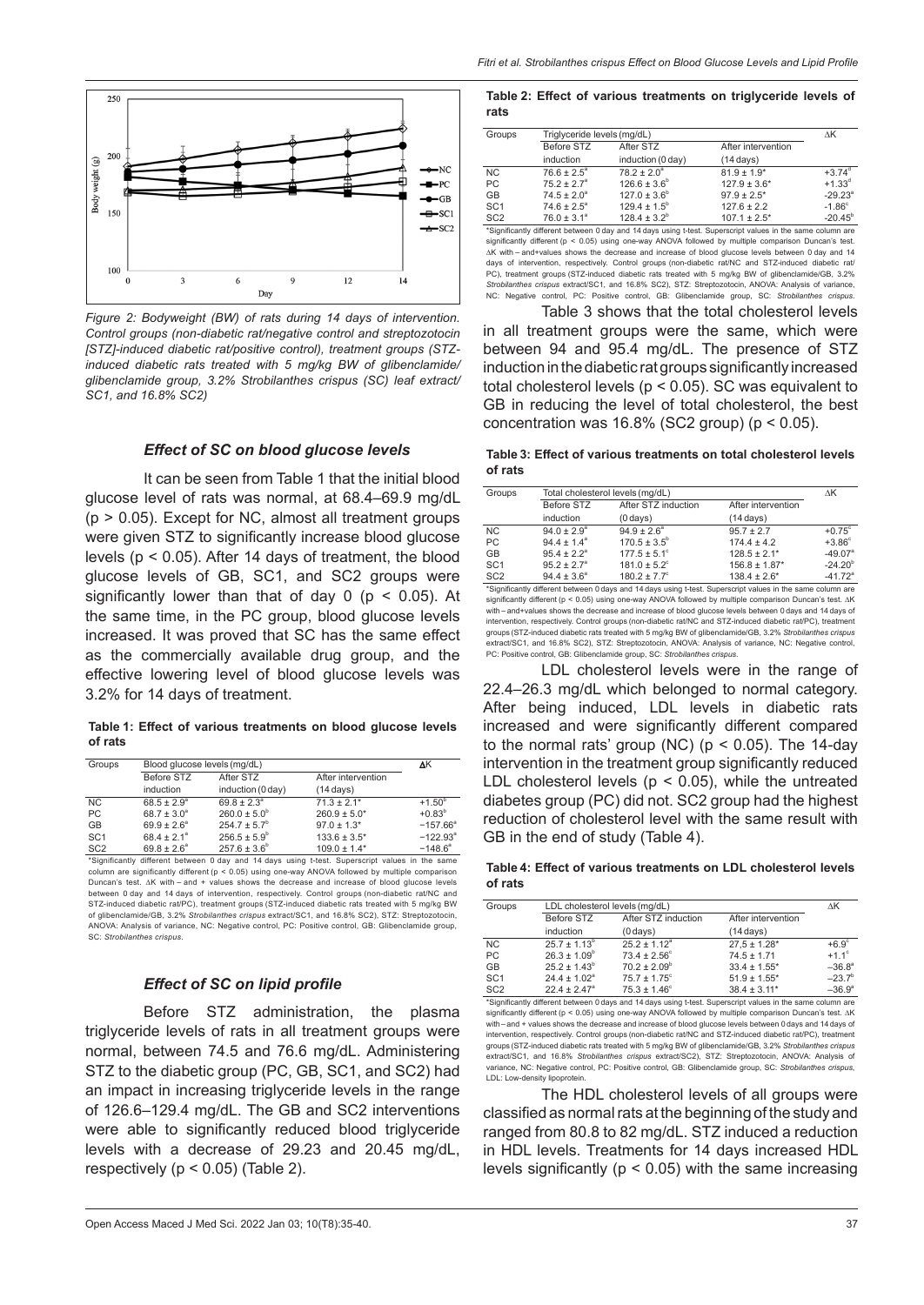effect in all groups of rats ( $p > 0.05$ ). Administering SC at a minimum level (3.2%) was able to give the effect of increasing HDL levels which was equivalent to the commercial drug group (GB) (Table 5).

**Table 5: Effect of various treatments on HDL cholesterol levels of rats**

| Groups          | HDL cholesterol levels (mg/dL) |                              |                     | ΔΚ                   |
|-----------------|--------------------------------|------------------------------|---------------------|----------------------|
|                 | Before STZ                     | After STZ induction          | After intervention  |                      |
|                 | induction                      | (0 day)                      | $(14 \text{ days})$ |                      |
| NC.             | $81.9 \pm 1.41$ <sup>a</sup>   | $80.1 \pm 1.33^b$            | $79.5 \pm 0.99$     | $+1.10^a$            |
| PC              | $81.6 \pm 1.07$ <sup>a</sup>   | $25.3 \pm 1.43$ <sup>a</sup> | $25.1 \pm 1.20$     | $-0.14$ <sup>a</sup> |
| <b>GB</b>       | $82.0 \pm 1.41$ <sup>a</sup>   | $25.1 \pm 0.38$ <sup>a</sup> | $68.5 \pm 1.46*$    | 36.01 <sup>b</sup>   |
| SC <sub>1</sub> | $80.8 \pm 2.17$ <sup>a</sup>   | $25.3 \pm 0.79$ <sup>a</sup> | $49.4 \pm 1.82$ *   | $24.14^{b}$          |
| SC <sub>2</sub> | $81.6 \pm 1.55^{\circ}$        | $24.1 \pm 1.62$ <sup>a</sup> | $62.5 \pm 2.08*$    | 24.90 <sup>b</sup>   |

\*Significantly different between 0 day and 14 days using t‑test. Superscript values in the same column are significantly different (p < 0.05) using one‑way ANOVA followed by multiple comparison Duncan's test.<br>∆K with–and+values shows the decrease and increase of blood glucose levels between 0day and 14 days of intervention, respectively. Control groups (non-diabetic rat/NC and STZ-induced diabetic rat/PC), treatment groups (STZ‑induced diabetic rats treated with 5 mg/kg BW of glibenclamide/GB, 3.2% *Strobilanthes crispus* extract/SC1, and 16.8% SC2), STZ: Streptozotocin, ANOVA: Analysis of variance NC: Negative control, PC: Positive control, GB: Glibenclamide group, SC: *Strobilanthes crispus*, HDL: High-density lipoprotein.

# **Discussion**

# *Feed intake and bodyweight of rat*

In this study, SC treatment did not affect the rats' feed intake, which proved that there was no effect of SC administration on the rats' appetite. During the 14 days of treatment, the weight of rats that received SC intervention also increased a lot, while the weight of untreated diabetic rats (PC) continued to drop. Weight loss in diabetic rats was caused by continual fat catabolism to meet energy needs in their body as a result of the inability of cells to metabolize glucose in the blood. This inability of glucose metabolism could be caused by a disruption of pancreatic cells in producing insulin [15].

### *Effect of SC on blood glucose levels*

The blood glucose levels of rats at the beginning of the study were categorized as normal, then significantly increased to >126 mg/dL or classified as high [16] after STZ induction. STZ inducted DM by donating NO which contributed to pancreatic cell damage by increasing the activity of guanylyl cyclase and formation of cGMP. NO was produced when STZ led to metabolism in cells. In addition, STZ was also able to generate reactive oxygen, which had a high role in pancreatic cell damage [17]. In a previous study, the inducement of diabetic by STZ influenced disorientation of liver cellular structures, including glycogen deposition, nuclear location on the periphery of cell membranes, and acidophilic cytoplasm. Liver cell also experienced to necrotic, microvascular vacuolization, and hydropic inflammation [18].

In this study, indications of DM in rats could also be observed from the higher urinary frequency (polyuria). In general, people with diabetes have symptoms of polyuria (a lot of urination), polydipsia (a lot of drinking),

and polyphagia (a lot of eating) with weight loss [19]. SC treatment was able to significantly reduced blood glucose levels in rats and was comparable to the drug  $(GB$  group) ( $p < 0.05$ ). These results were in line with the previous study which showed that SC was effective in reducing blood glucose levels by giving the treatment at the dose of 14.7 mg/30 g BW [20]. In another study, processing SC into fermented tea also showed a decrease in blood glucose levels [10]. This could be affected by the flavonoid content in SC which was able to act as an antioxidant by protecting pancreatic cell damage from the effects of free radicals, resulting in higher insulin sensitivity [21], [22]. In addition, the antioxidant had the role in accelerating the release of glucose from the circulation which can reduce blood glucose levels [23].

# *Effect of SC on lipid profile*

The lipid profile of rat at the beginning study including triglyceride, HDL, and LDL levels was normal [24], [25], [26], except total cholesterol level which was classified as high because the level was above 10–54 mg/dL [27]. The presence of STZ induction changed the lipid profile to abnormal. As previously discussed, STZ was able to induce an increase in blood glucose levels (Table 1). It could be caused by insulin resistance affecting its fat metabolism [28]. As a result of insulin resistance, sensitive hormone in adipose tissue increased, generated higher lipolysis of triglycerides in adipose tissue, leading to enhancement of free fatty acid levels in the blood. The excess of free fatty acids was converted into phospholipids, cholesterol, and some were used as raw materials for triglycerides generation in the liver which can then be transported into the blood in the form of lipoproteins [29]. In this condition, abnormalities of fat metabolism occurred in the form of increased triglyceride levels, decreased HDL, and increased small dense LDL subtraction, known as the atherogenic lipoprotein phenotype or lipid trial [30]. Therefore, the increase of blood glucose levels in DM patients had a significant correlation with the increase in triglyceride and cholesterol levels.

Administering SC for 14 days had a significant effect in improving lipid profiles. This can be seen from the SC's ability to significantly reduce triglyceride levels at a dose of 16.8% (SC2 group) and total cholesterol or LDL levels at a dose of  $3.2\%$  (SC1 group) ( $p < 0.05$ ). However, by administering SC at a dose of 16.8%, the best reduction in total cholesterol and LDL cholesterol levels was achieved or equivalent to commercial drugs. HDL cholesterol levels can be increased to normal and equivalent to commercial drugs starting from the SC dose of  $3.2\%$  (p < 0.05).

This study was supported by previous experiment that using SC in the form of fermented tea which also showed improvements in lipid profiles such as lowering cholesterol, triglyceride, and LDL levels,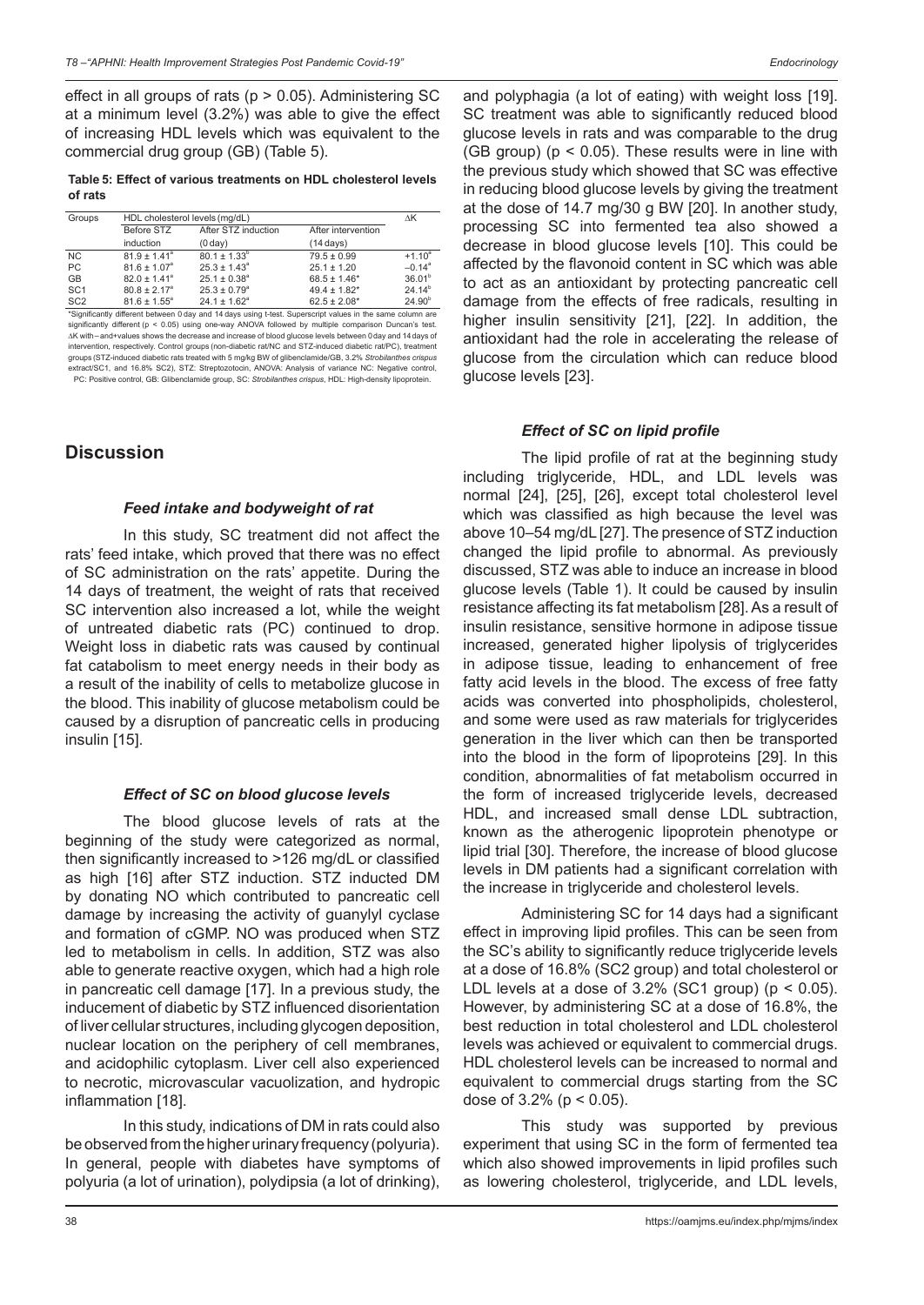but increasing HDL levels. In the form of SC ethanol extract at a dose of 400 mg/kg BW for 21 days of treatment, there was also a decrease in cholesterol and LDL levels [11]. SC contains bioactive compounds such as alkaloids, saponins, β-sitosterol, flavonoids, tannins, potassium, and polyphenols. β-sitosterol was a hypocholesterolemic substance that might reduce cholesterol levels in the blood [10]. The presence of β-sitosterol and flavonoids controlled cholesterol synthesis by inhibiting the activity of the enzyme acyl-CoA cholesterol acyl transferase in HepG2 cells which play a role in reducing cholesterol esterification in the intestine and liver. It also inhibited the activity of the HMG-CoA enzyme, leading to inhibition of cholesterol synthesis [31]. Flavonoids in SC reduced blood cholesterol levels by reducing or inhibiting the absorption of bile acids and cholesterol in the small intestine. It resulted in high excretion through feces, leading to the formation of bile acids from cholesterol of liver cells. Increased excretion of fecal cholesterol also occurred because of the binding in the intestine between fiber with cholesterol and bile acids which will eventually be excreted or excreted through the feces. This reduced enterohepatic circulation of bile acids and increased the conversion of cholesterol into bile acids, leading to the decrease of plasma cholesterol levels [32].

# **Conclusions**

This study proved that SC extract provided good hypoglycemic effect starting at a concentration of 3.2%. However, administration of 16.8% SC was optimal not only in lowering blood glucose levels but also improving lipid profiles in the form of decreasing levels of triglycerides, total cholesterol, LDL cholesterol, and increasing HDL cholesterol.

# **Acknowledgments**

The authors would like to thank Alma Ata University for the many facilities for this study.

# **References**

- 1. Dewi PS, Anisa IN. Effect of ethanolic extract of red betel on glucose level of hypercholestrolemic male Wistar rat. Kartika J Ilm Farm. 2014;2(2):7-13.
- 2. Yahya J, Stephanie, Wijaya E. Utilization of Keji Beling (*Strobilanthes crispus* BL) Tea as Alternative Medicine of Kidney

Stones and Diabetes. Bogor: Institut Pertanian Bogor; 2009.

- 3. Aprilia V, Kurniasari Y, Hadi H, Nurinda E, Ariftiyana S. Effect of Porang Flour (*Amorphophallus oncophyllus*) on Blood Glucoese, Triglyceride, HDL, LDL, and Cholesterol of Streptozotocininduced Diabetic; 2017.
- 4. Afifah E. Addition of sapodilla fruit (*Manilkara zapota* L.) decreased the blood glucose levels of diabetic rat (*Rattus norvegicus*). Indonesian J Nutr Diet. 2016;3(3):180.
- 5. Francisco BM, Salvador M, Amparo N. Oxidative stress in myopia. Oxid Med Cell Longev. 2015;2015:750637. https://doi. org/10.1155/2015/750637

### PMid:25922643

- 6. Purwaningtyastuti R, Nurwanti E, Huda N. Vitamin C consumption related with blood glucose levels of Type 2-diabetes outpatients. Indonesian J Nutr Diet. 2018;5(1):44.
- 7. Silalahi M. Utilization of Strobilanthes crispa as traditional medicine and its bioactivity. J Edukasi Mat Sains. 2020;9:196-205.
- 8. Nurraihana H, Norfarizan-Hanoon NA. Phytochemistry, pharmacology and toxicology properties of *Strobilanthes crispus*. Int Food Res J. 2013;20(5):2045-56.
- 9. Norfarizan-Hanoon NA, Asmah R, Rokiah MY, Fauziah O, Faridah H. Absence of toxicity of *Strobilanthes crispa* juice in acute oral toxicity study in Sprague Dawley rats. Sains Malaysiana. 2012;41(4):403-9.
- 10. Fadzelly AB, Asmah R, Fauziah O. Effects of Strobilanthes crispus tea aqueous extracts on glucose and lipid profile in normal and streptozotocin-induced hyperglycemic rats. Plant Foods Hum Nutr. 2006;61(1):7-12. https://doi.org/10.1007/ s11130-006-0002-z

PMid:16688478

- 11. Oktavia S, Eriadi A, Valdis S. Effect of ethanolic extract of kejibeling (*Strobilanthes crispa* Blume) leave on cholesterol levels and LDL of hypocholesterolemic male white rats. J Farm Higea. 2018;10(2):110-5.
- 12. Lim KT, Lim V, Chin JH. Subacute oral toxicity study of ethanolic leaves extracts of *Strobilanthes crispus* in rats. Asian Pac J Trop Biomed. 2012;2(12):948-52. https://doi.org/10.1016/ S2221-1691(13)60005-2 PMid:23593574
- 13. Reeves PG, Neilsen FH, Fahey, GC Jr. AIN-93 purified diets for laboratory rodents: Final report of the American institute of nutrition Ad Hoc writing committee on the formulation of the AIN-76A rodent diet. J Nutr. 1993;123(11):1939-51. https://doi. org/10.1093/jn/123.11.1939 PMid:8229312
- 14. Ghasemi A, Khalifi S, Jedi S. Streptozotocin-nicotinamideinduced rat model of Type 2 diabetes (review). Acta Physiol Hung. 2014;101(4):408-20. https://doi.org/10.1556/ APhysiol.101.2014.4.2 PMid:25532953
- 15. Rias YR, Sutikno E. Relationship between body weight and random blood glucose levels of diabetic rats. J Wiyata. 2017;4(1):72-7.
- 16. Association AD. Classification and diagnosis of diabetes melitus. Diabetes Care. 2015;38 Suppl: S8-16. https://doi.org/10.2337/ dc15-S005

PMid:25537714

- 17. Nugroho AE. Animal models of diabetes mellitus: Pathology and mechanism of some diabetogenics. Biodivers J Biol Divers. 2006;7(4):378-82.
- 18. Jaiswal YS, Tatke PA, Gabhe SY, Vaidya AB. Antidiabetic activity of extracts of *Anacardium occidentale* Linn. leaves on n-streptozotocin diabetic rats. J Tradit Complement Med. 2016;7(4):421-7. https://doi.org/10.1016/j.jtcme.2016.11.007